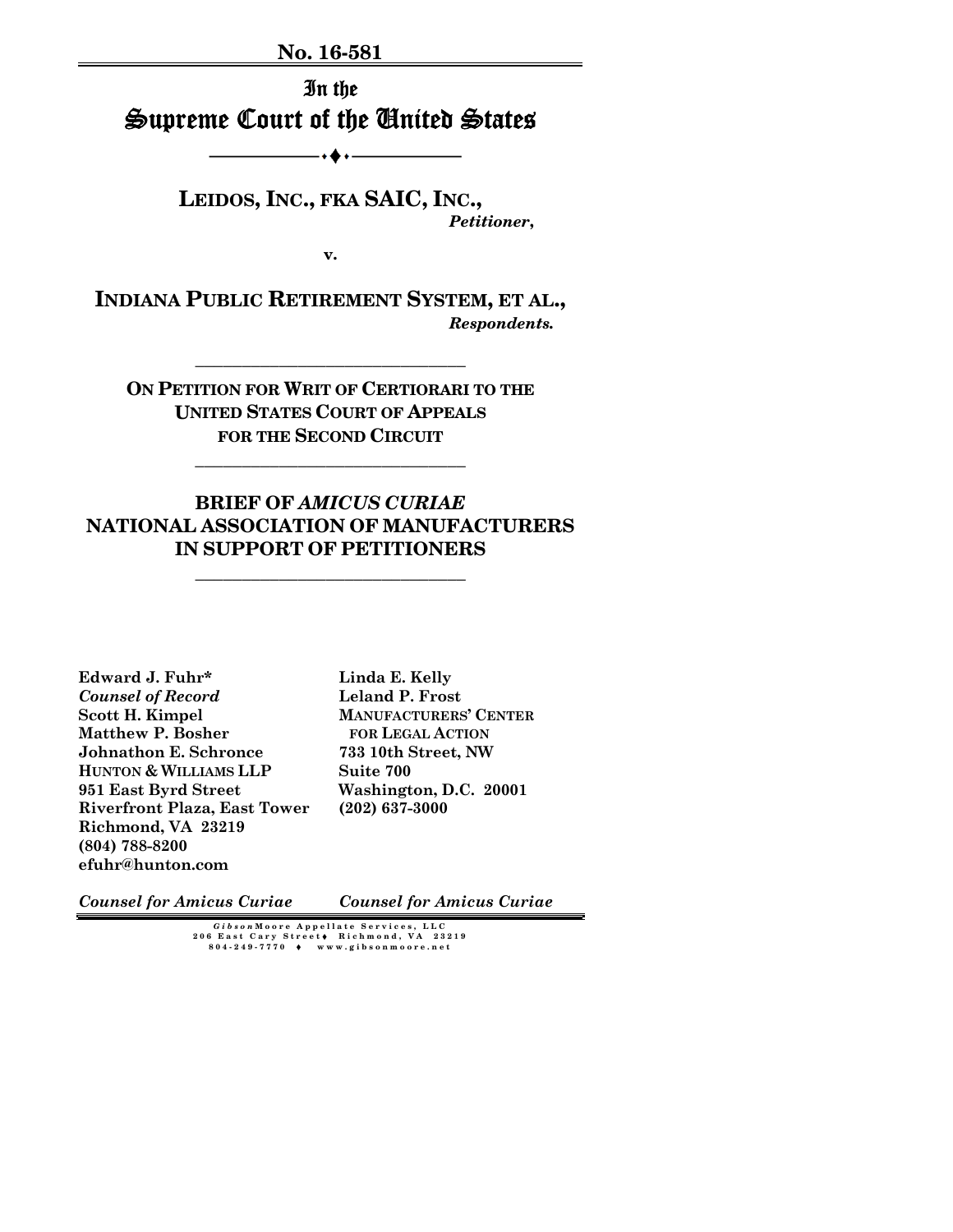## **TABLE OF CONTENTS**

| INTEREST OF AMICUS CURIAE1        |                                                                                                                      |  |  |  |
|-----------------------------------|----------------------------------------------------------------------------------------------------------------------|--|--|--|
|                                   |                                                                                                                      |  |  |  |
| REASONS FOR GRANTING CERTIORARI 5 |                                                                                                                      |  |  |  |
| $\mathbf{I}$ .                    | THE SECOND CIRCUIT'S RULING<br>CONFIRMS A CIRCUIT SPLIT ON<br>THE SCOPE OF THE PRIVATE<br>RIGHT OF ACTION UNDER RULE |  |  |  |
|                                   |                                                                                                                      |  |  |  |
| II.                               | THE SECOND CIRCUIT'S RULING<br>CONTRAVENES THE TEXT OF<br>RULE 10b-5 AND THIS COURT'S                                |  |  |  |
| III.                              | THE SECOND CIRCUIT'S RULING<br>DRAMATICALLY EXPANDS THE<br>IMPLIED PRIVATE RIGHT OF<br>ACTION UNDER RULE 10b-5  10   |  |  |  |
|                                   |                                                                                                                      |  |  |  |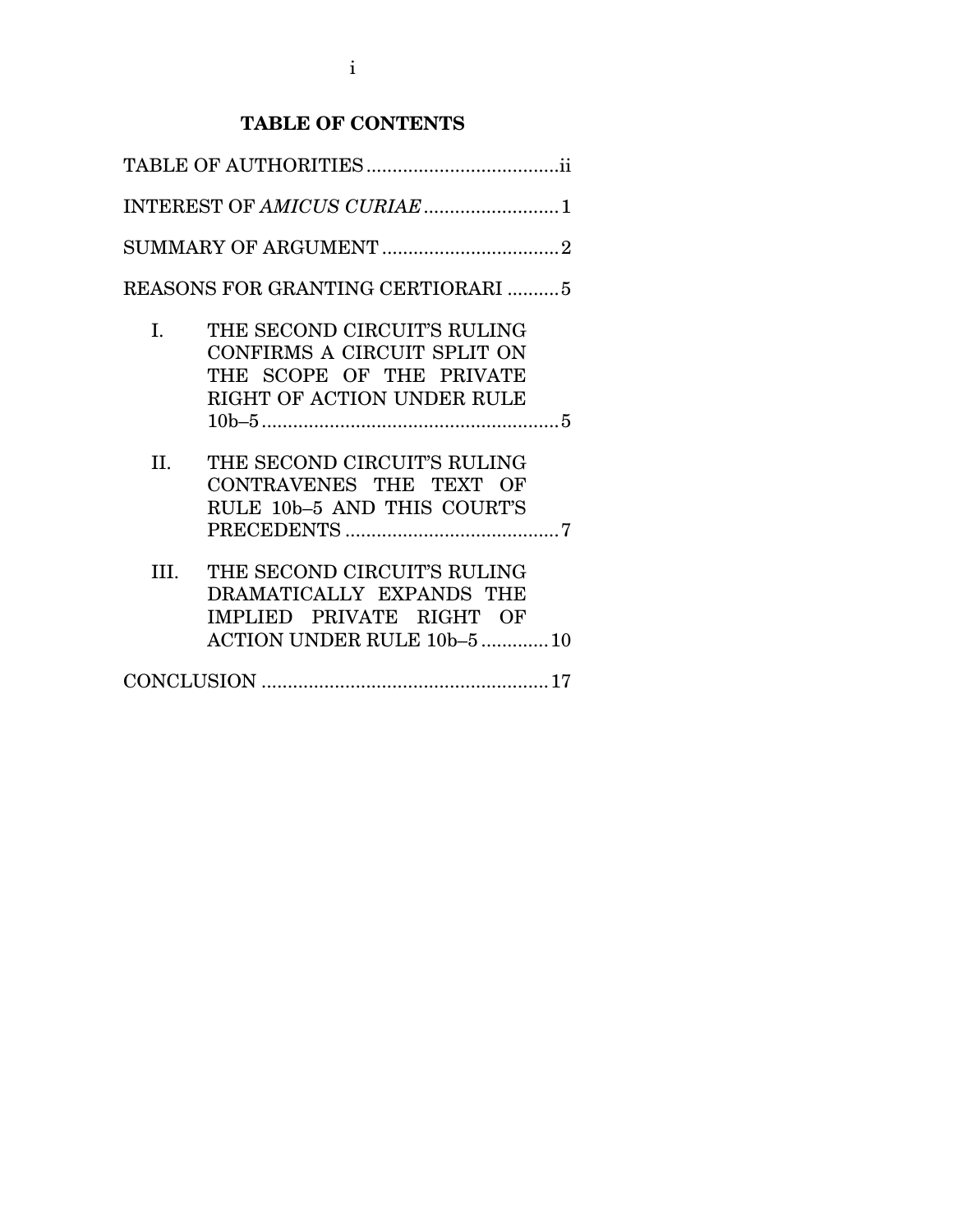## **TABLE OF AUTHORITIES**

# **Cases**

| Alexander v. Sandoval,                                                 |
|------------------------------------------------------------------------|
| Basic Inc. v. Levinson,                                                |
| Blue Chip Stamps v. Manor Drug Stores,                                 |
| In the Matter of Caterpillar Inc.,<br>50 S.E.C. 903 (Mar. 31, 1992) 15 |
| Central Bank, N.A. v. First Interstate Bank, N.A.,                     |
| Herman & MacLean v. Huddleston,                                        |
| Indiana Pub. Ret. Sys. v. SAIC, Inc.,                                  |
| Janus Capital Grp., Inc. v.<br><b>First Derivative Traders,</b>        |
| Litwin v. Blackstone Grp., L.P.,                                       |
| Matrixx Initiatives, Inc. v. Siracusano,                               |
| Merrill Lynch, Pierce, Fenner &<br>Smith Inc. v. Dabit,                |
| In re NVIDIA Corp. Sec. Litig.,                                        |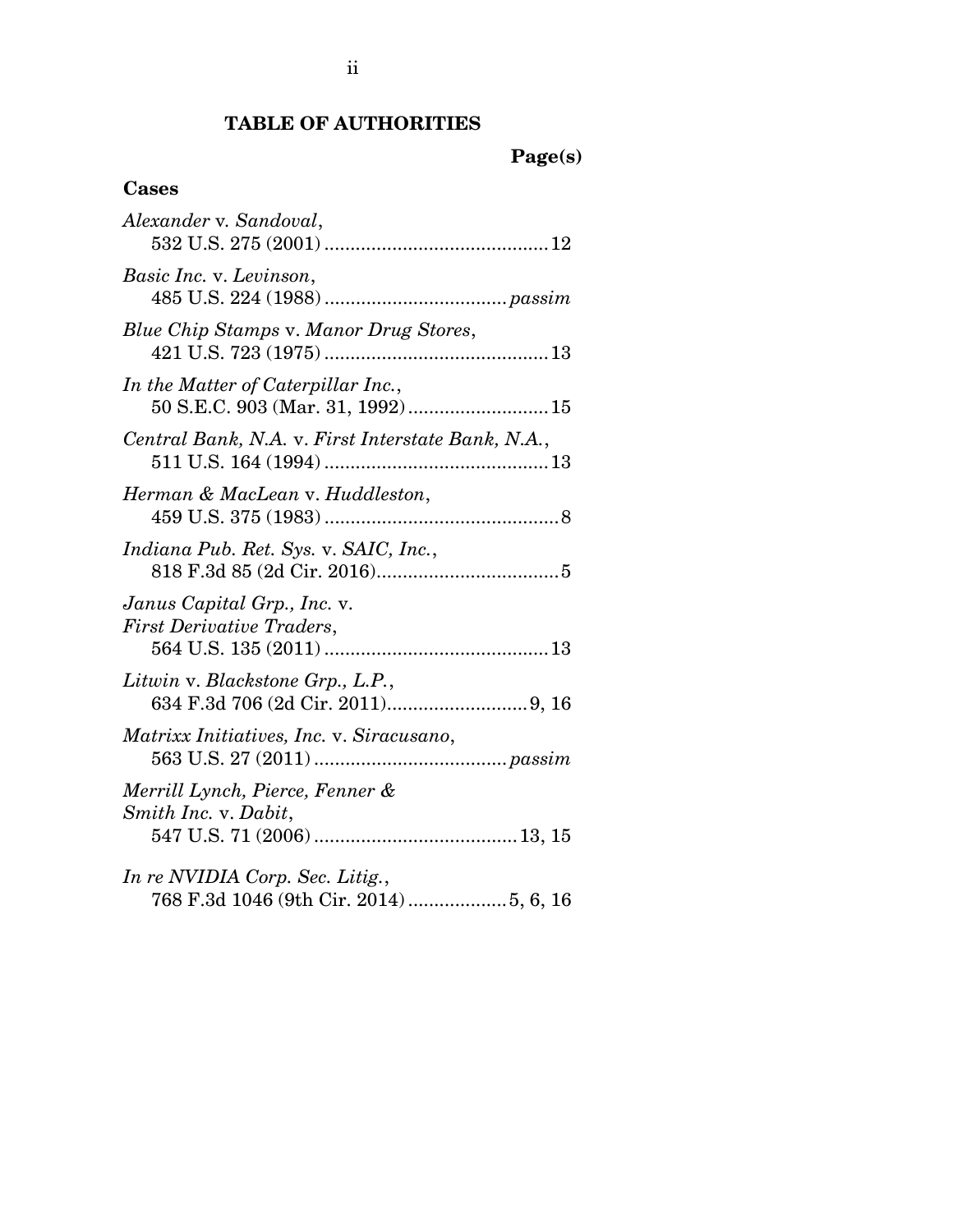| Oran v. Stafford,                                             |
|---------------------------------------------------------------|
| Panther Partners Inc. v.<br>Ikanos Comme'ns, Inc.,            |
| In re Sofamor Danek Group, Inc.,                              |
| Stoneridge Inv. Partners, LLC v.<br>Scientific-Atlanta, Inc., |
| Stratte-McClure v. Morgan Stanley,                            |
| Tellabs, Inc. v. Makor Issues &<br>Rights, Ltd.,              |
| Touche Ross & Co. v. Redington,                               |
| Transamerica Mortg. Advisors, Inc.<br>$(TAMA)$ v. Lewis,      |
| <b>Statutes</b>                                               |
|                                                               |
|                                                               |
|                                                               |
|                                                               |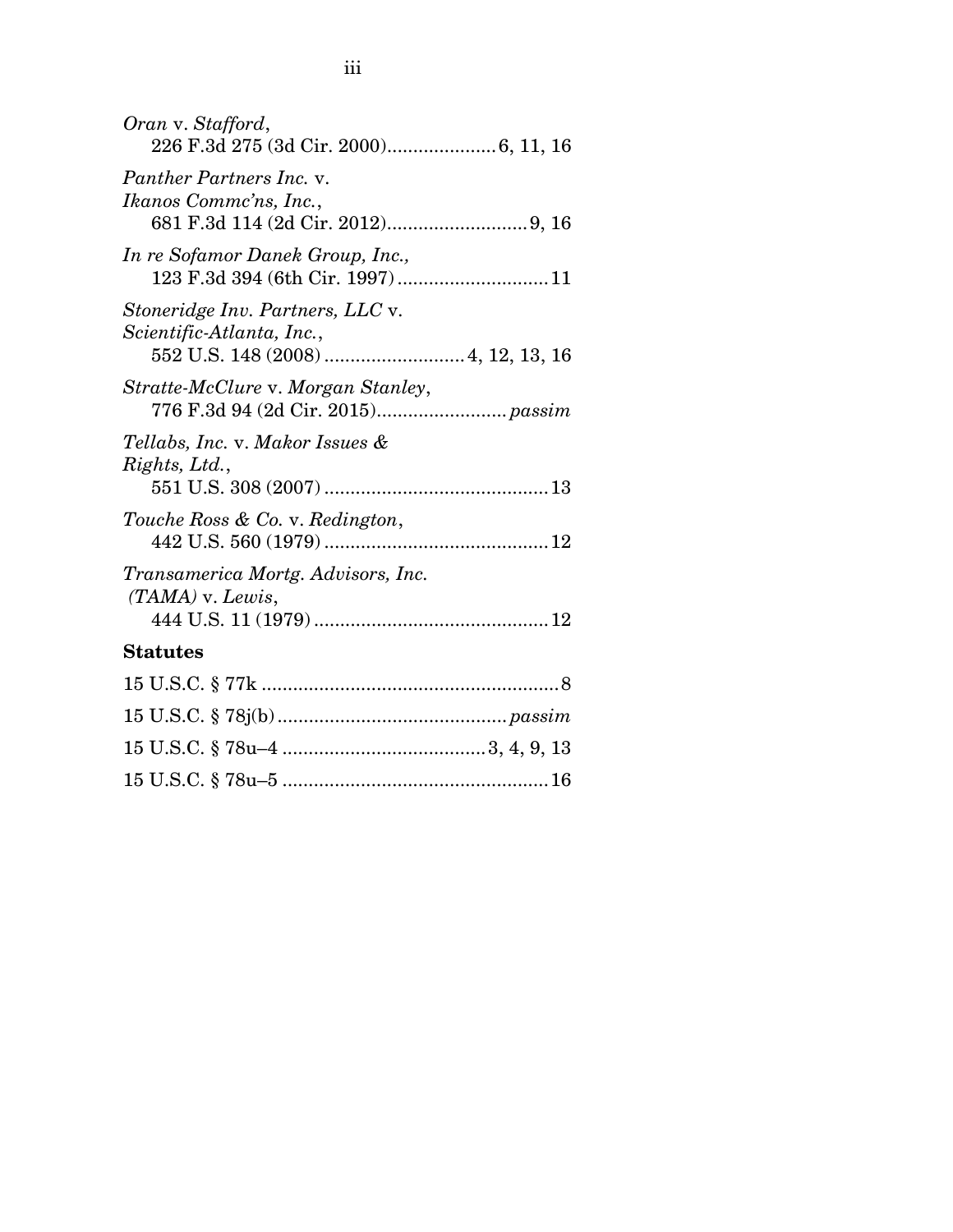# **Rules**

# **Other Authorities**

| 2 Thomas Lee Hazen, Treatise on the<br>Law of Securities Regulation |  |  |  |
|---------------------------------------------------------------------|--|--|--|
|                                                                     |  |  |  |
| Management's Discussion & Analysis of                               |  |  |  |
| Fin. Condition & Results of Operations,                             |  |  |  |
| Exchange Act Release                                                |  |  |  |
| No. 6835, 54 Fed. Reg. 22,427                                       |  |  |  |
|                                                                     |  |  |  |
| In Re Comm'n Statement, Release                                     |  |  |  |
| No. 8056, 67 Fed. Reg. 3746                                         |  |  |  |
|                                                                     |  |  |  |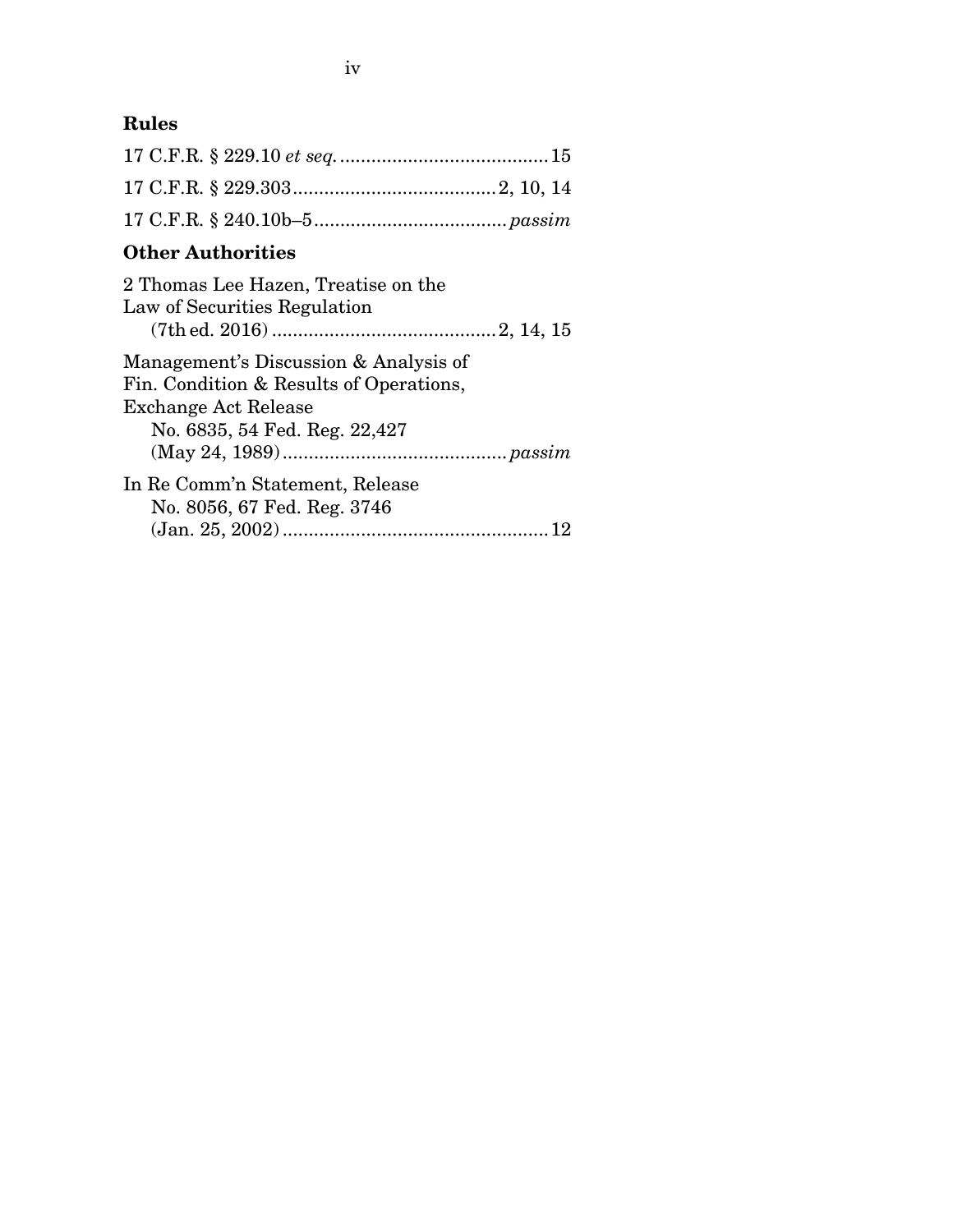#### **INTEREST OF** *AMICUS CURIAE***<sup>1</sup>**

 The National Association of Manufacturers (the "NAM") is the largest manufacturing association in the United States, representing small and large manufacturers in every industrial sector and in all fifty states. Manufacturing employs more than twelve million men and women, contributes \$2.17 trillion to the U.S. economy annually, has the largest economic impact of any major sector, and accounts for more than three-quarters of private-sector research and development in the nation. The NAM is the voice of the manufacturing community and the leading advocate for a policy agenda that helps manufacturers compete in the global economy and create jobs across the United States.

 The NAM regularly participates as *amicus curiae*  in cases of particular importance to the manufacturing industry. This litigation raises issues of direct concern to the members of the NAM that are public companies and to American industry as a whole. The private right of action implied by this Court under Section 10(b) of the Securities Exchange Act of 1934, 15 U.S.C. § 78j(b), and Rule 10b–5 promulgated thereunder, 17 C.F.R. § 240.10b– 5, is among the most potent remedies available to investors and, as both Congress and this Court have

 $\overline{a}$ 

<sup>1</sup> All parties, including counsel for Respondents, received timely notice of the NAM's intent to file this brief under Rule 37(a) and have consented to the filing of this brief. This brief was not authored in whole or in part by counsel for any party. A party or a party's counsel did not contribute money that was intended to fund preparing or submitting this brief. No person, other than *amicus curiae*, its members, or its counsel, contributed money that was intended to fund preparing or submitting this brief.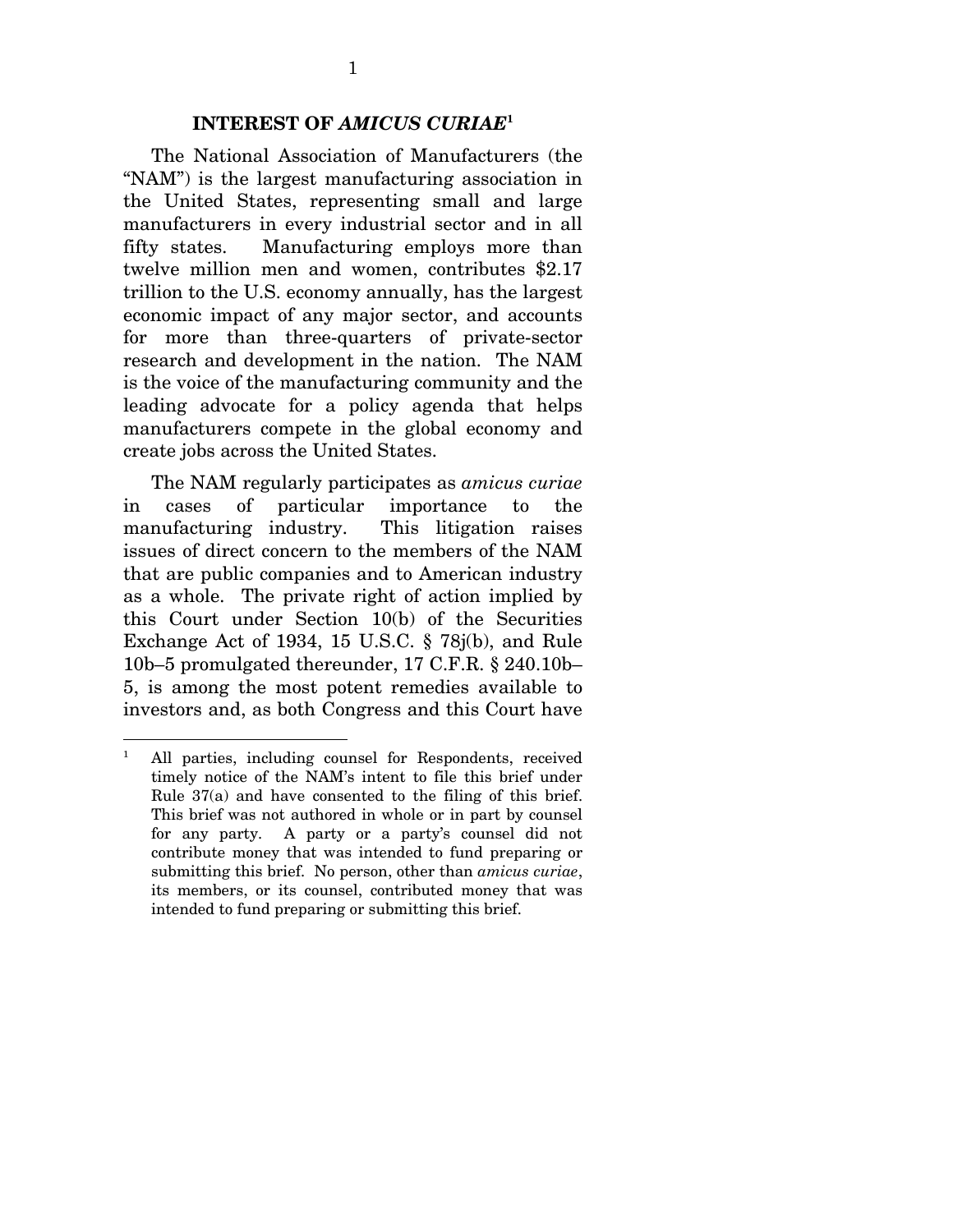recognized, is susceptible to abuse. The ruling of the Second Circuit below confirmed a conflict between the Second Circuit and the Third and Ninth Circuits on the relationship between the private right of action under Rule 10b–5 and the Management Discussion and Analysis ("MD&A") disclosures required by the SEC in every publicly traded company's quarterly and annual reports. Should the Second Circuit's rulings be left intact, its expansion of the private right of action would have far-reaching implications for publicly traded companies, including the many public manufacturing companies that are members of the NAM.

#### **SUMMARY OF ARGUMENT**

 As one commentator on the federal securities laws has observed, "[t]he most significant and challenging public disclosures are those required by item 303 of Regulation S–K . . . ." 2 Thomas Lee Hazen, Treatise on the Law of Securities Regulation § 9:50 (7th ed. 2016). Item 303, 17 C.F.R. § 229.303, establishes the necessary disclosures in the MD&A section of many reports required of publicly traded companies under the federal securities laws, including quarterly and annual reports. Foremost among these disclosures are any known "trends" or "uncertainties" impacting a company's liquidity, capital resources, and results of operations. 17 C.F.R. §  $229.303(a)(1)$ . These disclosures therefore place "particular emphasis on the registrant's prospects for the future." Management's Discussion & Analysis of Fin. Condition & Results of Operations, Exchange Act Release No. 6835, 54 Fed. Reg. 22,427, 22,428 (May 24, 1989) (hereinafter the "Interpretive Release").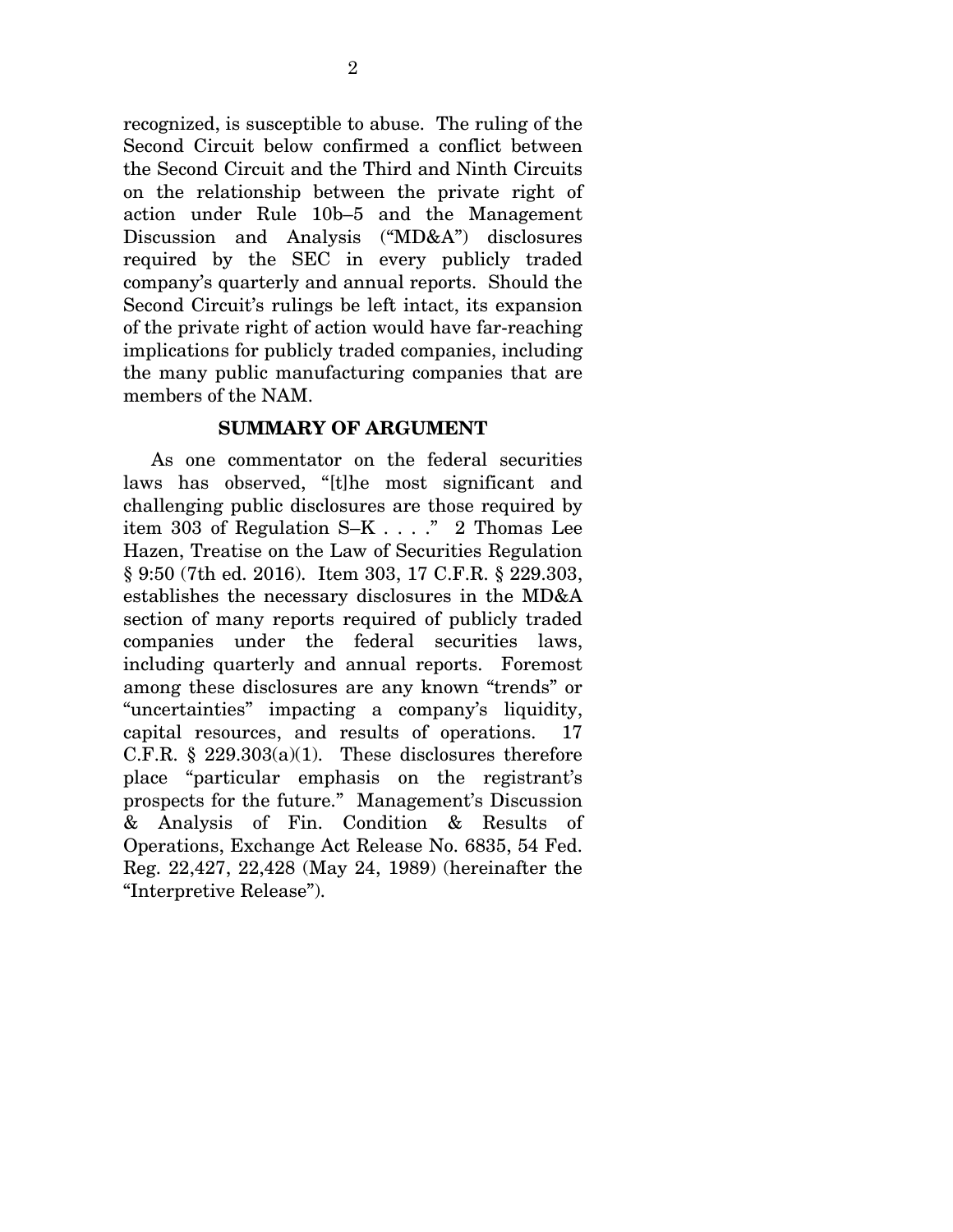Until recently, the Courts of Appeals to have considered the question had held consistently that an omission of material information required under Item 303 could not provide the basis for a private right of action for securities fraud under Section 10(b) and Rule 10b–5 unless Rule 10b–5 was itself violated. In other words, absent an omission of material fact that rendered an affirmative statement misleading, no claim under Rule 10b–5 could lie. The Second Circuit's ruling in this case confirms that this unanimity of authority no longer exists. Instead, contrary to holdings from the Third and Ninth Circuits, the Second Circuit held that a violation of Item 303 could support a claim for securities fraud, even if the omitted material facts did not render an affirmative statement misleading.

 The Second Circuit's ruling departs from both the plain language of Rule 10b–5 and this Court's precedents. In this context, to state a claim under Rule 10b–5, a plaintiff must plead either a specific misstatement of material fact or an omission of material fact that renders a specific affirmative statement misleading. 15 U.S.C.  $\frac{8}{9}$  78u–4(b)(1); *Matrixx Initiatives, Inc.* v. *Siracusano*, 563 U.S. 27, 44 (2011). The "duty to disclose" to which this Court has referred is the duty to disclose information sufficient "to make the statements made, in the light of the circumstances under which they were made, not misleading." 17 C.F.R. § 240.10b–5(b). The Second Circuit's rule would give rise to liability for securities fraud based only on a material omission, even though this Court has made clear that an omission alone does not suffice.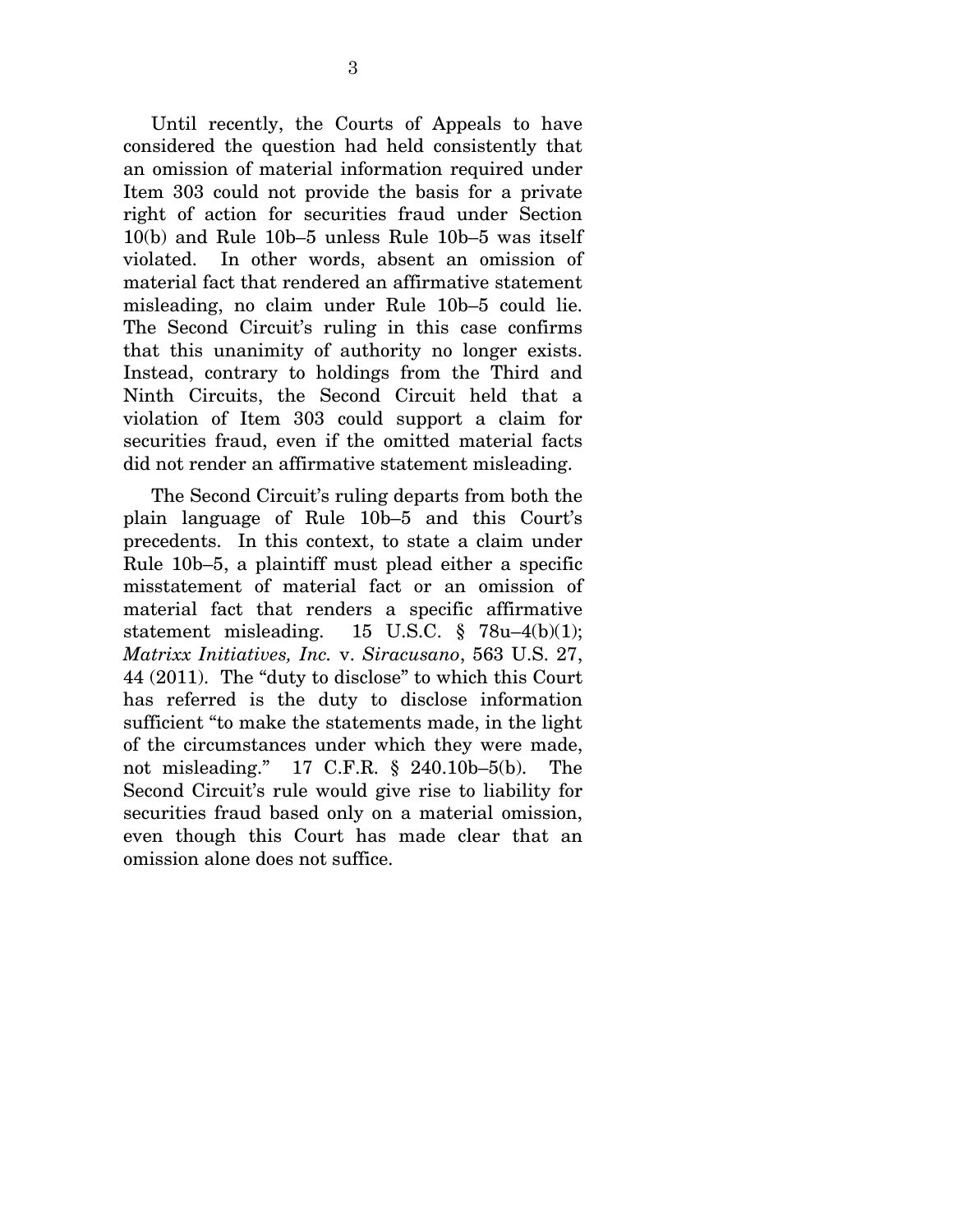The consequences of the Second Circuit's ruling are far-reaching. This Court long ago ceased implying private rights of action where Congress did not intend to create them. For similar reasons, in the years since Congress enacted the Private Securities Litigation Reform Act of 1995 (the "PSLRA"), the Court has also cabined the implied private right of action under Rule 10b–5 to its present boundaries. *Stoneridge Inv. Partners, LLC*  v. *Scientific-Atlanta*, *Inc.,* 552 U.S. 148, 165 (2008). Nevertheless, the Second Circuit's ruling expands the private right of action under Rule 10b–5 to encompass omissions of forward-looking information required by an SEC rule that does not itself contemplate such a private right of action. Making matters worse, there is nothing in the Second Circuit's reasoning that limits its holding to Item 303. On the contrary, under the Second Circuit's approach, any number of statutes and regulations requiring disclosure are now ripe to be grafted onto Rule 10b–5. Such an expansion of the private right of action undermines congressional intent rather than advancing it, and is wholly unnecessary in light of the SEC's enforcement authority and existing private rights of action. Indeed, private plaintiffs may still pursue claims under Rule 10b–5, so long as they satisfy its elements––that is, they plead an omission of material fact that renders an affirmative statement misleading.

*Amicus curiae* respectfully submits that the Court should grant the writ of certiorari, resolve this conflict of authority, and restore the proper limitations on the private right of action under Rule 10b–5.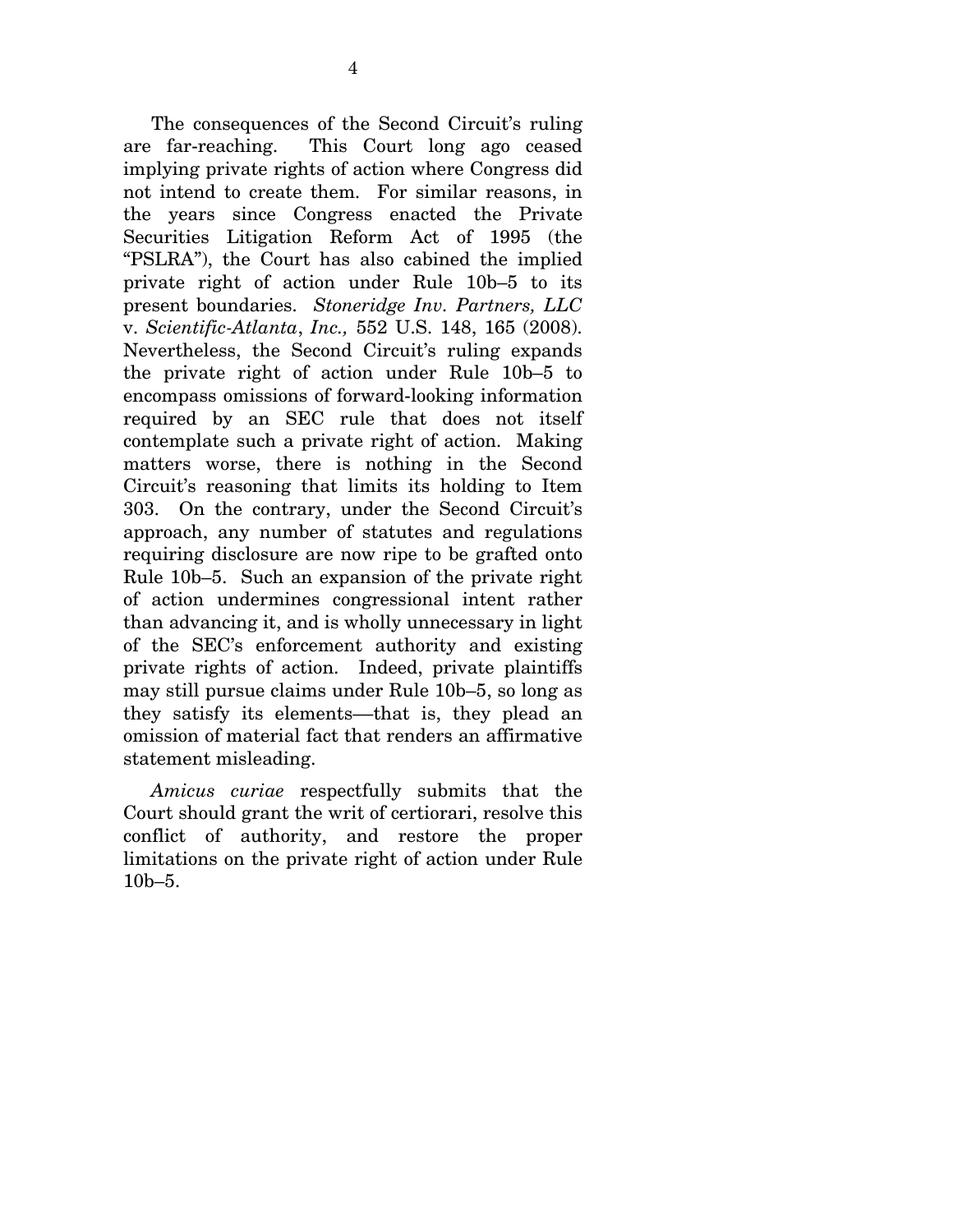#### **REASONS FOR GRANTING CERTIORARI**

### **I. The Second Circuit's Ruling Confirms a Circuit Split on the Scope of the Private Right of Action Under Rule 10b–5**

 In its ruling below, the Second Circuit held that a violation of Item 303 could give rise to a claim for securities fraud under Section 10(b) and Rule 10b–5. *Indiana Pub. Ret. Sys.* v. *SAIC, Inc.*, 818 F.3d 85, 94–96 (2d Cir. 2016). That ruling rested on an earlier opinion issued by the Second Circuit, *Stratte-McClure* v. *Morgan Stanley*, 776 F.3d 94 (2d Cir. 2015), for which no party petitioned for certiorari.<sup>2</sup> *Indiana Pub. Ret. Sys.*, 818 F.3d at 94 n.7. According to these rulings by the Second Circuit, a material omission in violation of "Item 303's affirmative duty to disclose . . . can serve as the basis for a securities fraud claim under Section 10(b)," even if that omission does not render an affirmative statement misleading. *Stratte-McClure*, 776 F.3d at 101.

 As the Second Circuit noted, its "conclusion is at odds with" the conclusion that the Ninth Circuit reached on this same question. *Stratte-McClure,* 776 F.3d at 103 (citing *In re NVIDIA Corp. Sec. Litig.*, 768 F.3d 1046 (9th Cir. 2014), *cert. denied*, 135 S. Ct. 2349 (2015)). In *NVIDIA*, the Ninth Circuit rejected the proposition that "Item 303's disclosure duty is actionable under Section 10(b) and Rule 10b–5." *NVIDIA*, 768 F.3d at 1054. Instead, the Ninth

 $\overline{a}$ 

<sup>2</sup> In *Stratte-McClure*, the Second Circuit ultimately affirmed the District Court's dismissal of the plaintiff's claims under Section 10(b) and Rule 10b–5 because the plaintiff failed to plead scienter. *Stratte-McClure*, 776 F.3d at 107–08.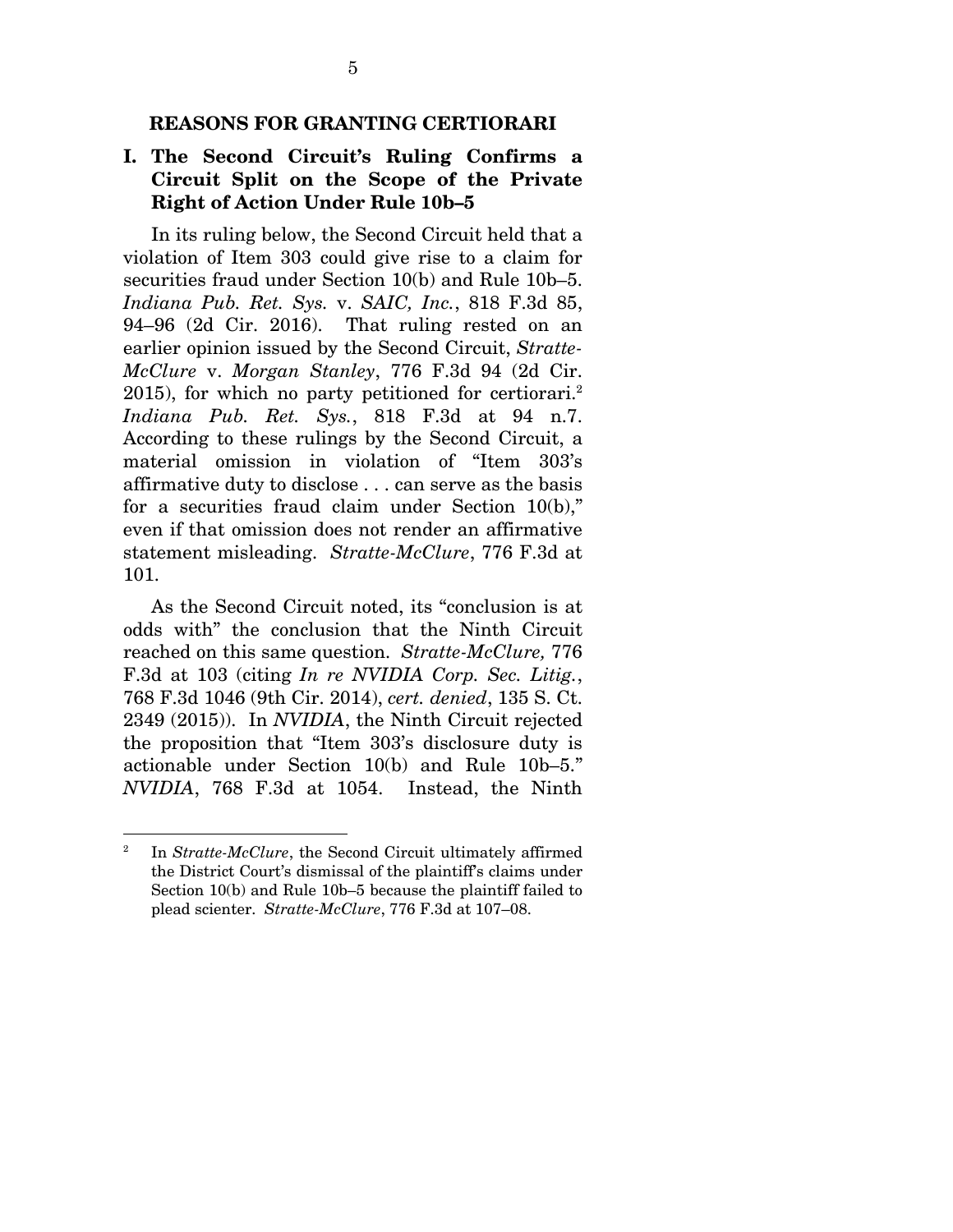Circuit held that "[d]isclosure is required" under Section 10(b) and Rule 10b–5 "only when necessary to make statements made, in light of the circumstances under which they were made, not misleading." *Id.* (quoting *Matrixx*, 563 U.S. at 44).

 Both the Second Circuit and the Ninth Circuit purported to draw support from an earlier decision of the Third Circuit, *Oran* v. *Stafford*, 226 F.3d 275 (3d Cir. 2000). *See Stratte-McClure*, 776 F.3d at 103; *NVIDIA*, 768 F.3d at 1054–55. But in *Oran*, an opinion authored by then-Circuit-Judge Alito, the Third Circuit "h[e]ld that a violation of SK–303's reporting requirements does not automatically give rise to a material omission under Rule 10b–5." *Id.* at 288. The Second Circuit seized on the Third Circuit's use of the word "automatically," concluding that "*Oran* actually suggested, without deciding, that in certain instances a violation of Item 303 could give rise to a material 10b–5 omission." *Stratte-McClure*, 776 F.3d at 103. That conclusion, however, misreads *Oran*. In fact, the Third Circuit recognized that a violation of Item 303 could give rise to a claim under Rule 10b–5, but only if "a duty to disclose" was "separately shown." *Oran*, 226 F.3d at 288 (internal citation omitted).

 Left unresolved, this conflict of authority threatens the interests of the NAM's publicly traded members and other public companies. Given the ubiquity and complexity of the MD&A disclosures required under Item 303, it is imperative for those companies that the Court review the Second Circuit's ruling in this case and provide clarity as to the circumstances in which a company can be held liable for securities fraud under Rule 10b–5.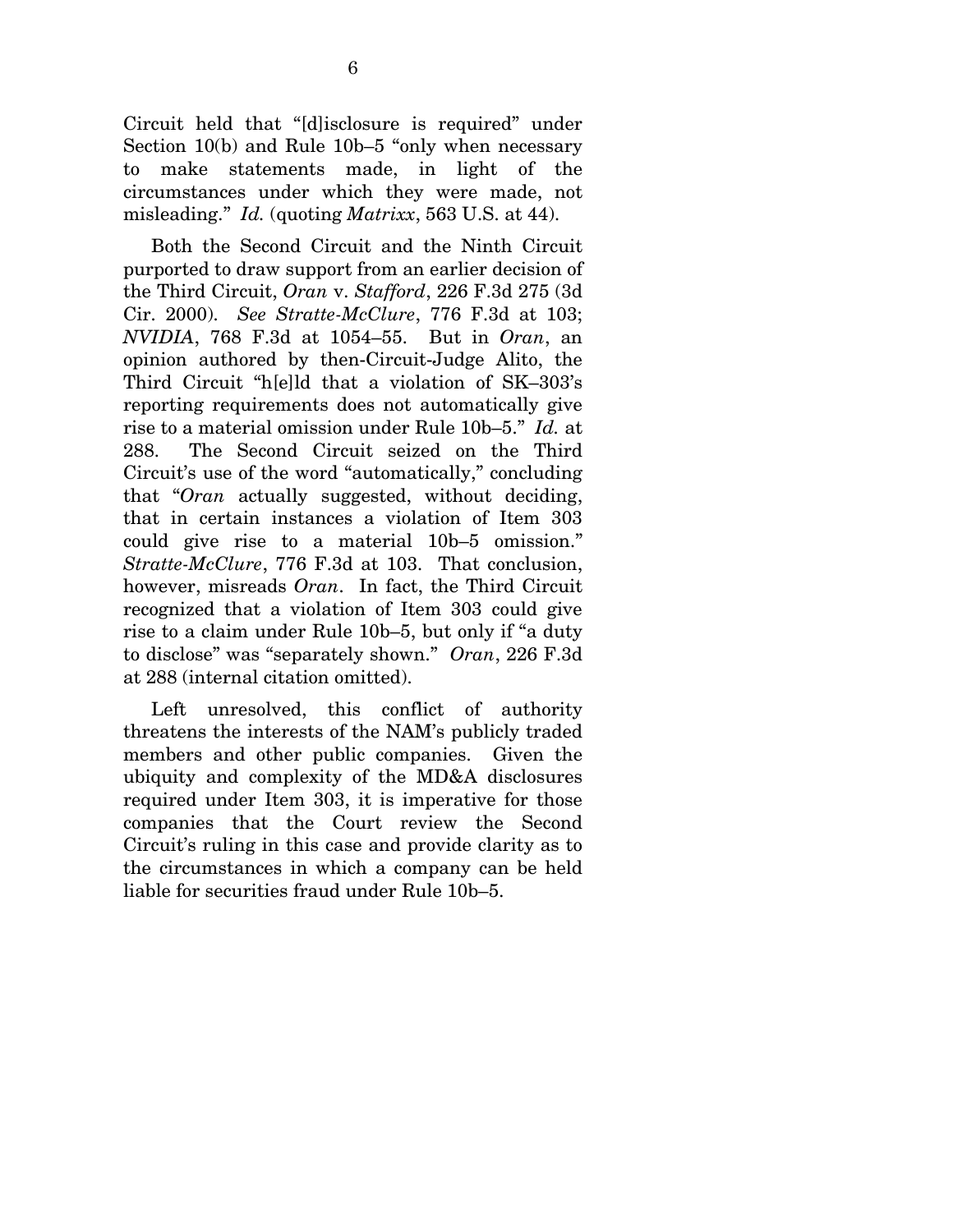The NAM is also concerned that the Second Circuit's ruling will lead to forum shopping. The conflict between the Second and Ninth Circuits, which hear more cases involving the federal securities laws than the other circuits, means that economically rational plaintiffs can be expected to exploit that conflict and seek the most favorable forum available. Given their regular interaction with customers and sources of financing in New York City, as well as their listings on one of the two major stock exchanges headquartered there, many of the NAM's members may face securities litigation there in addition to other circuits where they may be incorporated or headquartered. In future cases, it stands to reason that plaintiff's counsel will prefer to pursue litigation in the Second Circuit over those others, leading to judicial inefficiency and further divergence in the application of the law among the several circuits. That is an outcome that this Court can and should prevent.

## **II. The Second Circuit's Ruling Contravenes the Text of Rule 10b–5 and this Court's Precedents**

 In departing from the decisions of the Third and Ninth Circuits, the Second Circuit's holding contravenes the plain language of Rule 10b–5 and this Court's precedents establishing when omissions are actionable.

 Respondent asserts claims under Section 10(b) and, more specifically, Rule 10b–5. In relevant part, Rule 10b–5 makes it "unlawful for any person, directly or indirectly . . . To make any untrue statement of a material fact or to omit to state a material fact necessary in order to make the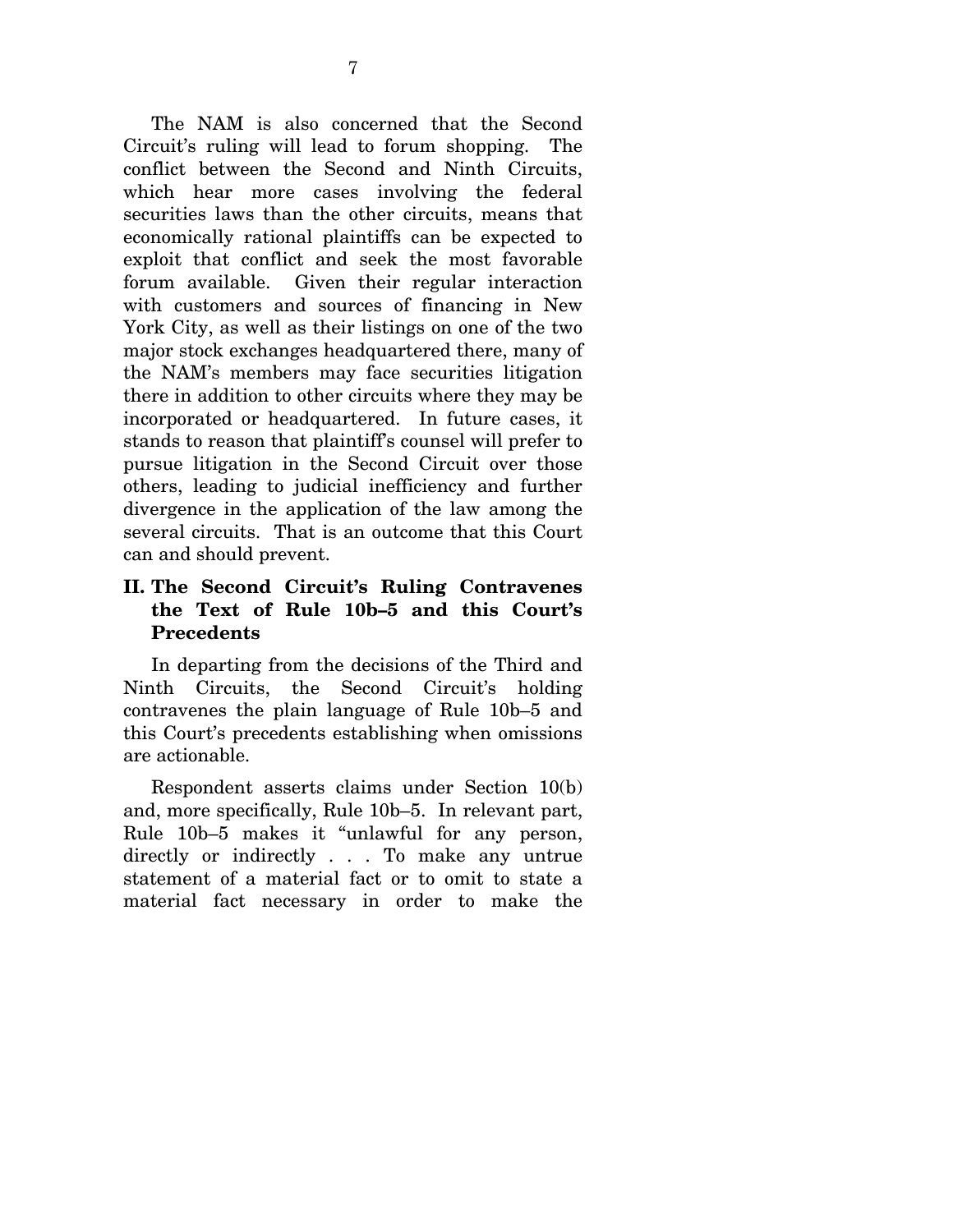statements made, in the light of the circumstances under which they were made, not misleading." 17 C.F.R. § 240.10b–5(b). As this Court has explained, "it bears emphasis that  $\S 10(b)$  and Rule 10b–5(b) do not create an affirmative duty to disclose any and all material information. Disclosure is required under these provisions only when necessary 'to make statements made, in the light of the circumstances under which they were made, not misleading.'" *Matrixx*, 563 U.S. at 44 (quoting 17 C.F.R. § 240.10b–5(b)); *see also Basic Inc.* v. *Levinson*, 485 U.S. 224, 238 (1988) ("to prevail on a Rule 10b–5 claim, a plaintiff must show that the statements were *misleading* as to a *material* fact") (emphasis in original).

 The text of Rule 10b–5 stands in stark contrast with another prominent provision of the federal securities laws, Section 11 of the Securities Act of 1933. *See* 15 U.S.C. § 77k. In Section 11, Congress created an express right of action against issuers and others when a registration statement "contained an untrue statement of a material fact or *omitted to state a material fact required to be stated therein* or necessary to make the statements therein not misleading." 15 U.S.C. § 77k(a) (emphasis added). Accordingly, "[i]f a plaintiff purchased a security issued pursuant to a registration statement, he need only show a material misstatement or omission to establish his prima facie case." *Herman & MacLean* v. *Huddleston*, 459 U.S. 375, 382 (1983). The text of Section 11 makes clear that it is not necessary that the alleged omission render an affirmative statement misleading.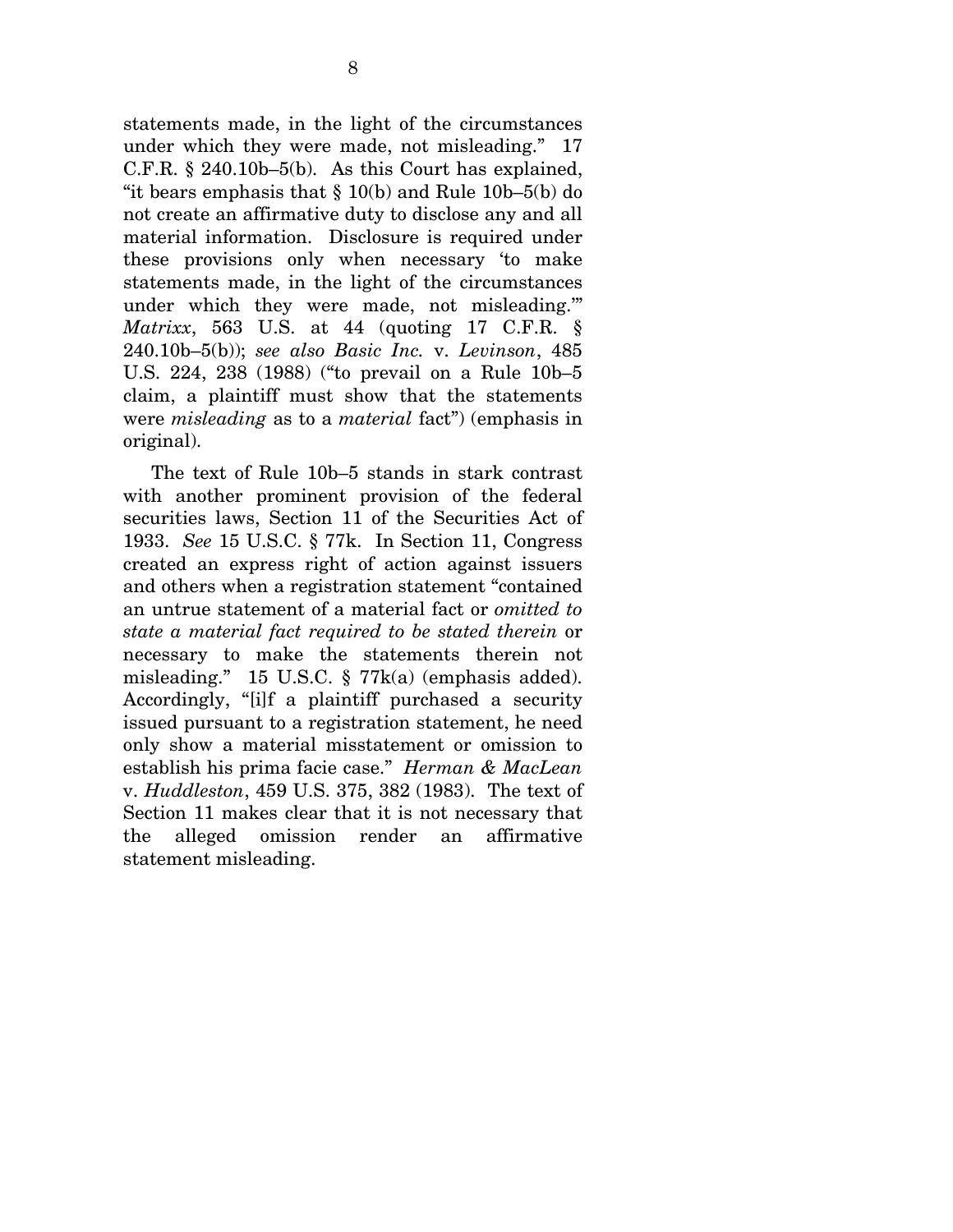Despite the critical differences in these statutes, the Second Circuit drew upon its precedents applying Section 11 to conclude that a material omission under Item 303 is actionable under Rule 10b–5. *Stratte-McClure*, 776 F.3d at 100–02 (citing, *inter alia*, *Panther Partners Inc.* v. *Ikanos Commc'ns, Inc.*, 681 F.3d 114, 120 (2d Cir. 2012) and *Litwin* v. *Blackstone Grp., L.P.*, 634 F.3d 706, 716 (2d Cir. 2011)). In doing so, it quoted a footnote in *Basic* stating that "[s]ilence, absent a duty to disclose, is not misleading under Rule 10b–5." *Id.* at 100-01 (quoting *Basic*, 485 U.S. at 239 n.17). The Second Circuit's conclusion, however, ignores the sentence immediately preceding the sentence on which it relied: "To be actionable, of course, a statement must also be misleading." *See Basic*, 485 U.S. at 239 n.17. That context is critical, and is rooted in the text of Rule 10b–5. That requirement is also now established in the PSLRA which, among other requirements, mandates that a plaintiff "specify each statement alleged to have been misleading" and "the reason or reasons why the statement is misleading . . . ." 15 U.S.C. § 78u–4(b)(1)(B).

 To the extent the Second Circuit acknowledged this fundamental requirement, it suggested a brightline rule that every material omission in violation of Item 303 renders the remaining disclosures made under Item 303 misleading: "Due to the obligatory nature of these regulations, a reasonable investor would interpret the absence of an Item 303 disclosure to imply the nonexistence of 'known trends or uncertainties that the registrant reasonably expects will have a material unfavorable impact on revenues or income from continuing operations.'" *Stratte-McClure*, 776 F.3d at 102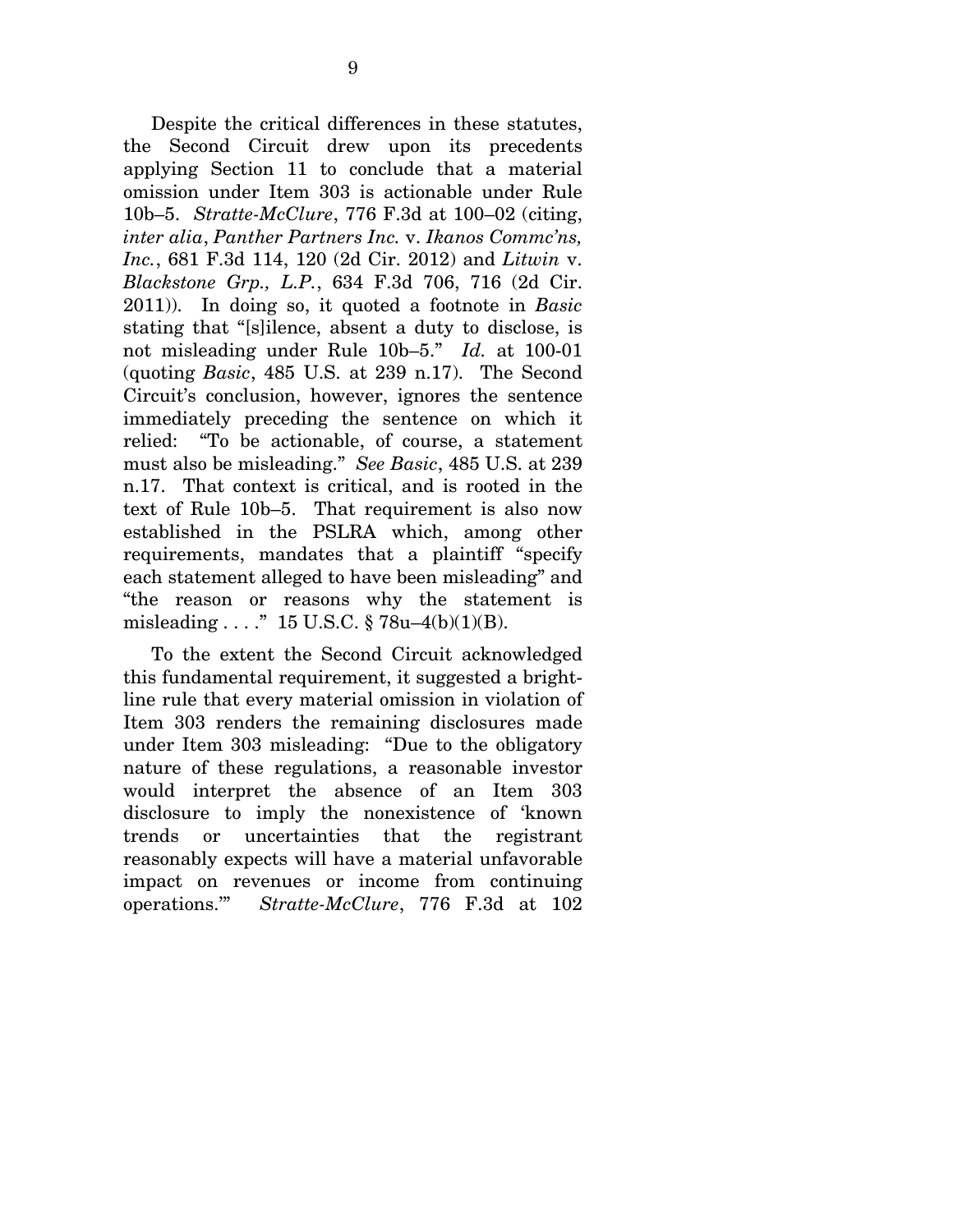(quoting 17 C.F.R.  $\S 229.303(a)(3)(ii)$ ). That end-run around the text of Rule 10b–5 violates another teaching of *Matrixx* and *Basic*. This Court has repeatedly refused to "reduce[]" the test for identifying a material misstatement or omission "to a bright-line rule." *Matrixx*, 563 U.S. at 30. As the Court explained in *Basic*, "[a] bright-line rule indeed is easier to follow than a standard that requires the exercise of judgment in the light of all the circumstances. But . . . . [a]ny approach that designates a single fact or occurrence as always determinative of an inherently fact-specific finding such as materiality, must necessarily be overinclusive or underinclusive." *Basic*, 485 U.S. at 236. As the Court predicted, the Second Circuit's suggestion is indeed overinclusive because it embraces omissions beyond those that Rule 10b–5 proscribes.

### **III. The Second Circuit's Ruling Dramatically Expands the Implied Private Right of Action Under Rule 10b–5**

 The consequences of the Second Circuit's ruling are more extensive than the legal question of whether an omission of information required to be disclosed under Item 303 can provide the basis for a claim under Rule 10b–5. In fact, the Second Circuit's rulings expand the private right of action under Rule 10b–5 far beyond what Congress intended.

 Neither this Court nor any of the Courts of Appeals has implied a private right of action under Item 303 itself. As the Third Circuit observed, "[n]either the language of the regulation nor the SEC's interpretative releases construing [Item 303]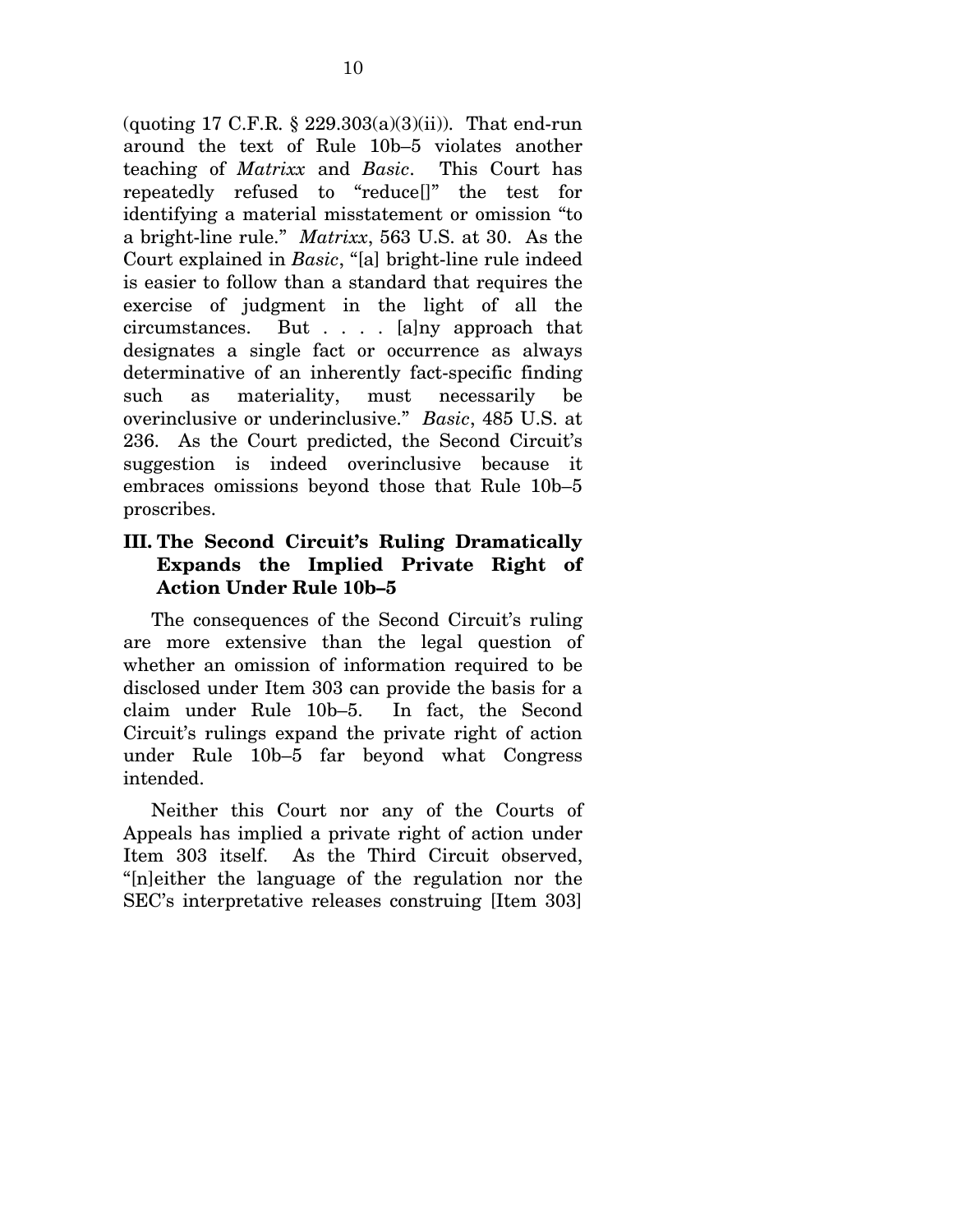suggest that it was intended to establish a private cause of action, and courts construing the provision have unanimously held that it does not do so." *Oran*, 226 F.3d at 287; *see also In re Sofamor Danek Group, Inc.,* 123 F.3d 394, 403 (6th Cir. 1997) ("courts have been reluctant to recognize a private right of action under Item 303"). That conclusion stands to reason because "MD&A is intended to give the investor an opportunity to look at the company through the eyes of management by providing both a short and longterm analysis of the business of the company." Interpretive Release, 54 Fed. Reg. at 22,428. In furtherance of that purpose, the SEC adopted a separate test for materiality under Item 303 that "specifies its own standard for disclosure—i.e., reasonably likely to have a material effect." *Id.* at 22,430 n.27. As a result, according to the SEC, "[t]he probability/magnitude test for materiality approved by the Supreme Court in [*Basic*] is inapposite to Item 303 disclosure." *Id.*; *see also Oran*, 226 F.3d at 287–88 (noting that the test for materiality under Item 303 "varies considerably from the general test for securities fraud materiality set out by the Supreme Court" in *Basic*) (citing *id.*).3 These

 $\overline{a}$ 

<sup>3</sup> The SEC's test for materiality under Item 303 is as follows:

Where a trend, demand, commitment, event or uncertainty is known, management must make two assessments:

<sup>(1)</sup> Is the known trend, demand, commitment, event or uncertainty likely to come to fruition? If management determines that it is not reasonably likely to occur, no disclosure is required.

<sup>(2)</sup> If management cannot make that determination, it must evaluate objectively the consequences of the known trend, demand, commitment, event or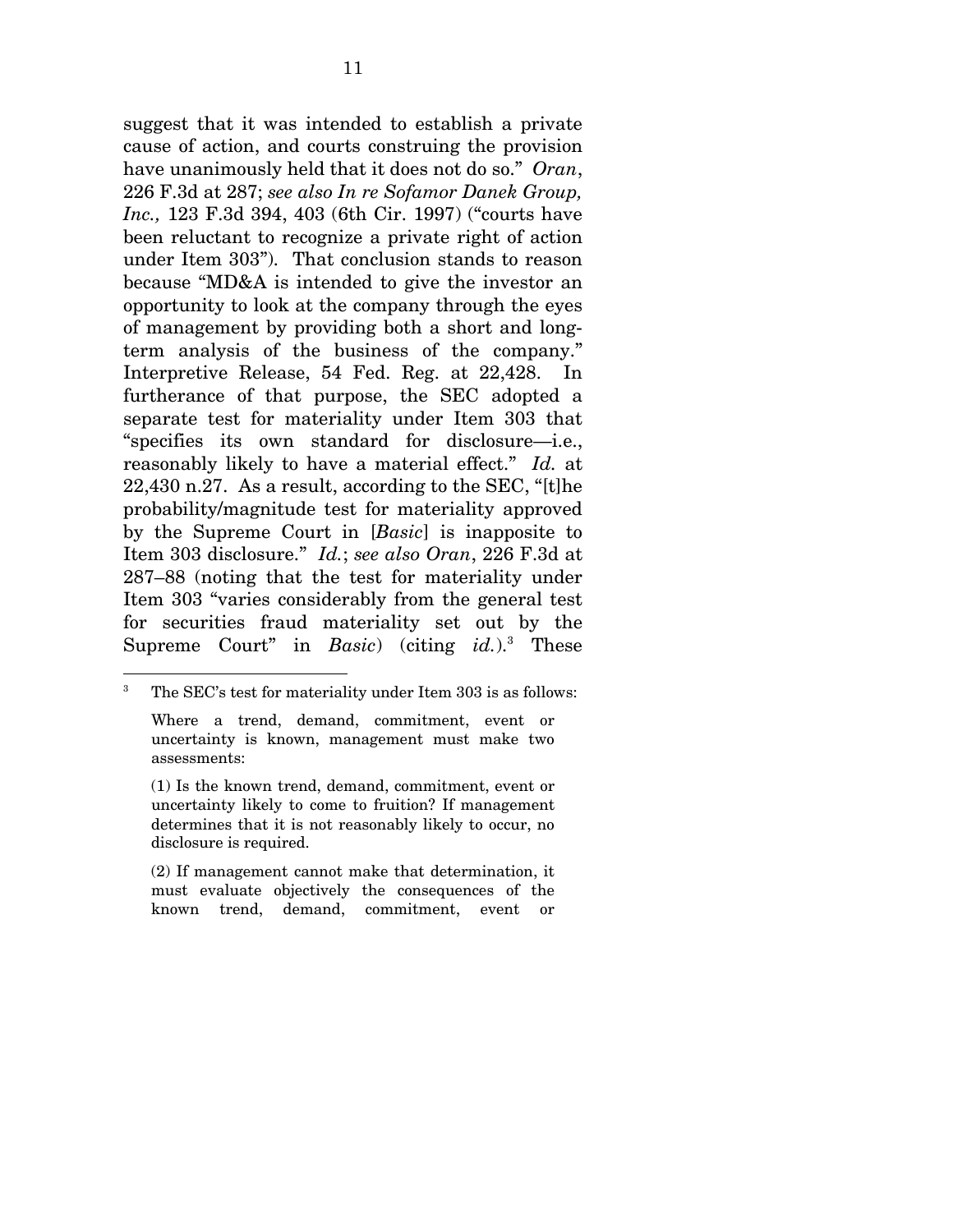characteristics confirm that Item 303 is not and was never intended to be an antifraud provision.

 Federal courts' reticence to imply a private right of action under Item 303 is consistent with this Court's precedents. Because "private rights of action to enforce federal law must be created by Congress," courts may not create private rights of action "no matter how desirable that might be as a policy matter, or how compatible with the statute." *Alexander* v. *Sandoval*, 532 U.S. 275, 286–87 (2001). Accordingly, it is not the case that "every provision of the securities Acts gives rise to an implied private cause of action." *Touche Ross & Co.* v. *Redington*, 442 U.S. 560, 577 (1979) (declining to imply a private right of action under Section 17(a) of the Securities Exchange Act); *see also Transamerica Mortg. Advisors, Inc. (TAMA)* v. *Lewis*, 444 U.S. 11, 19–24 (1979) (declining to imply a private right of action under Section 206 of the Investment Advisers Act of 1940).

 These principles are no less applicable to the Second Circuit's holding, which effectively grafts a private right of action under Item 303 onto Rule 10b–5. *See Stoneridge*, 552 U.S. at 165 ("Concerns with the judicial creation of a private cause of action

 $\overline{a}$ 

uncertainty, on the assumption that it will come to fruition. Disclosure is then required unless management determines that a material effect on the registrant's financial condition or results of operations is not reasonably likely to occur.

Interpretive Release, 54 Fed. Reg. at 22,430. The SEC subsequently advised that the "reasonably likely" threshold "is lower than 'more likely than not.'" *In Re Comm'n Statement*, Release No. 8056, 67 Fed. Reg. 3746, 3748 (Jan. 25, 2002).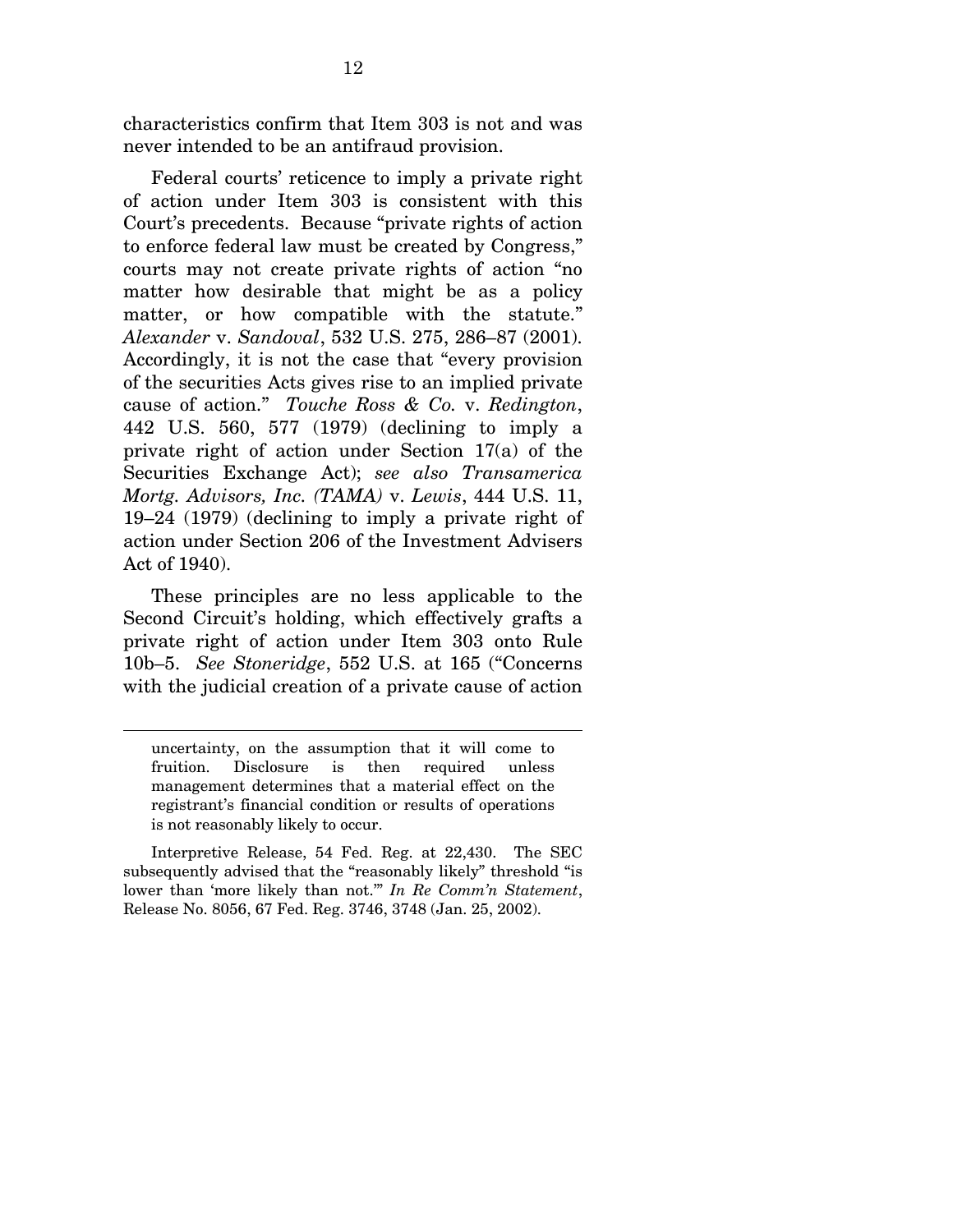caution against its expansion."). This Court long ago recognized that "litigation under Rule 10b–5 presents a danger of vexatiousness different in degree and in kind from that which accompanies litigation in general." *Blue Chip Stamps* v. *Manor Drug Stores*, 421 U.S. 723, 739 (1975). Although the Court has implied a private right of action under Section 10(b) and Rule 10b–5, it has also recognized that the "private right should not be extended beyond its present boundaries." *Stoneridge*, 552 U.S. at 165. That recognition is reflected in the careful balance the Court has struck as to who can be sued under Rule 10b–5's private right of action and for what conduct. *See, e.g., Janus Capital Grp., Inc.* v. *First Derivative Traders*, 564 U.S. 135, 142 (2011) (limiting the private right of action to persons or entities making a statement); *Stoneridge*, 552 U.S. at 152–53 (private right of action does not reach secondary actors absent reliance on those actors' statements); *Central Bank, N.A.* v. *First Interstate Bank, N.A.*, 511 U.S. 164, 191 (1994) (private right of action does not permit an aiding and abetting claim). It further reflects the goals of the PSLRA, which Congress intended to "curb perceived abuses of the § 10(b) private action." *Tellabs, Inc.* v. *Makor Issues & Rights, Ltd.*, 551 U.S. 308, 320 (2007); *see also Merrill Lynch, Pierce, Fenner & Smith Inc.* v. *Dabit*, 547 U.S. 71, 81 (2006) (noting the concern that abuses of the private right of action "chilled any discussion of issuers' future prospects").

 The Second Circuit's ruling has upended this carefully constructed balance. By expanding the private right of action under Rule 10b–5 to include material omissions made in violation of Item 303, the Second Circuit has introduced even greater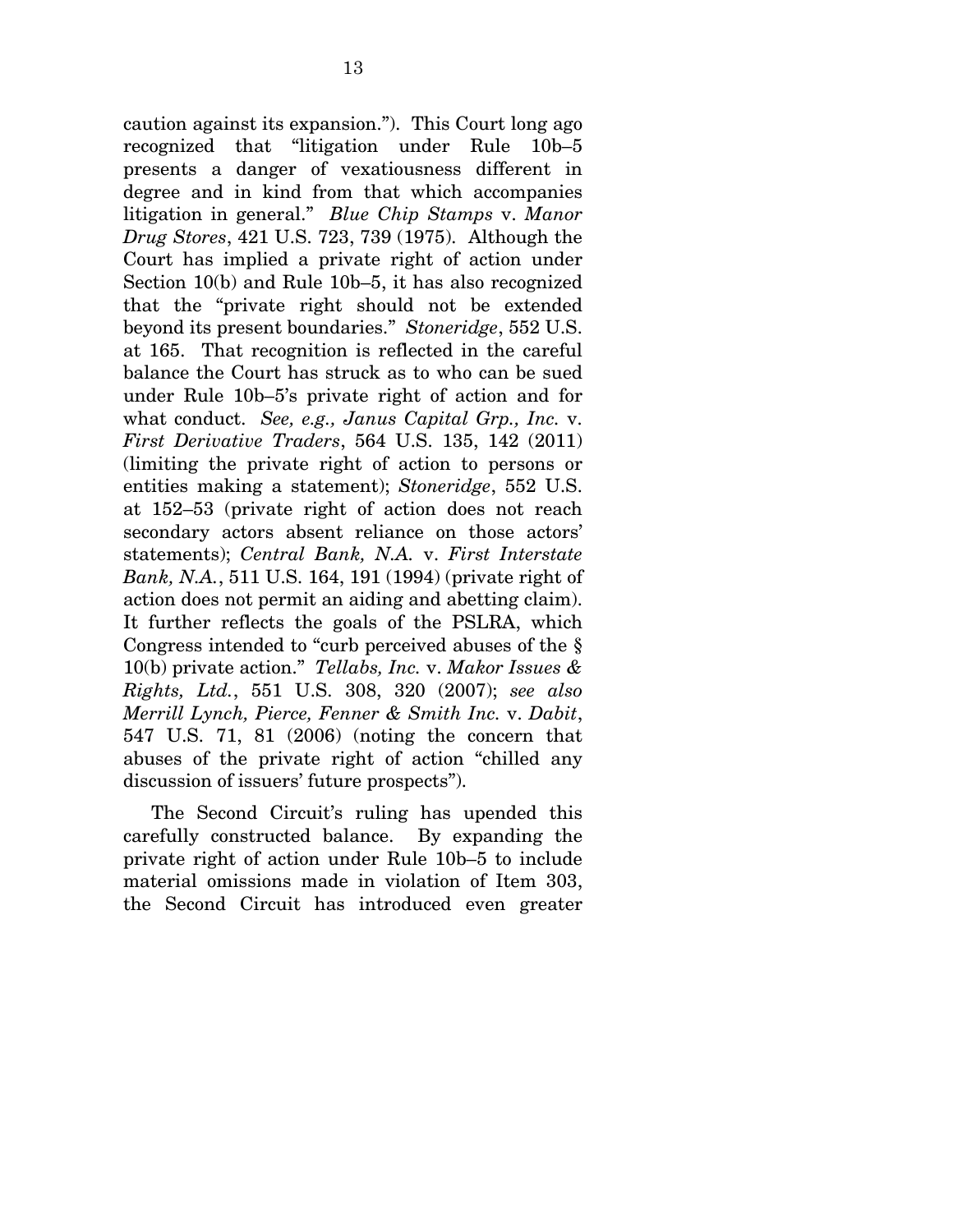uncertainty into an already imprecise area of the federal securities laws. Among other information, Item 303 requires quarterly disclosure of "any known trends or uncertainties that have had or that the registrant reasonably expects will have a material favorable or unfavorable impact on net sales or revenues or income from continuing operations." 17 C.F.R. § 229.303(a)(3)(ii). This provision, like many others in Item 303, "require[s] disclosure of forward-looking information" that "may involve some prediction or projection." Interpretive Release, 54 Fed. Reg. at 22,429. The different—and lower—standard for materiality under Item 303 only exacerbates the difficulty for issuers attempting to craft the required disclosures. *See id.* at 22,430 n.27. Not surprisingly, therefore, "[t]he line between those MD&A disclosures which are required and those which may be avoided is far from a clear one." Hazen, *supra*, § 9:50. The logical recourse for the NAM's publicly traded members is to overdisclose potential "trends and uncertainties" so that they might mitigate the increased likelihood of being sued for securities fraud. That outcome is as predictable as it is harmful. The statute's "fundamental purpose" of "full disclosure" is undermined if an expansive private right of action "lead[s] management simply to bury the shareholders in an avalanche of trivial information—a result that is hardly conducive to informed decisionmaking." *Basic*, 485 U.S. at 230–31 (internal citations and quotations omitted).

 But the pernicious effects of the Second Circuit's ruling extend still further. The Second Circuit already has opined that "a duty to disclose under Section 10(b) can derive from *statutes or regulations*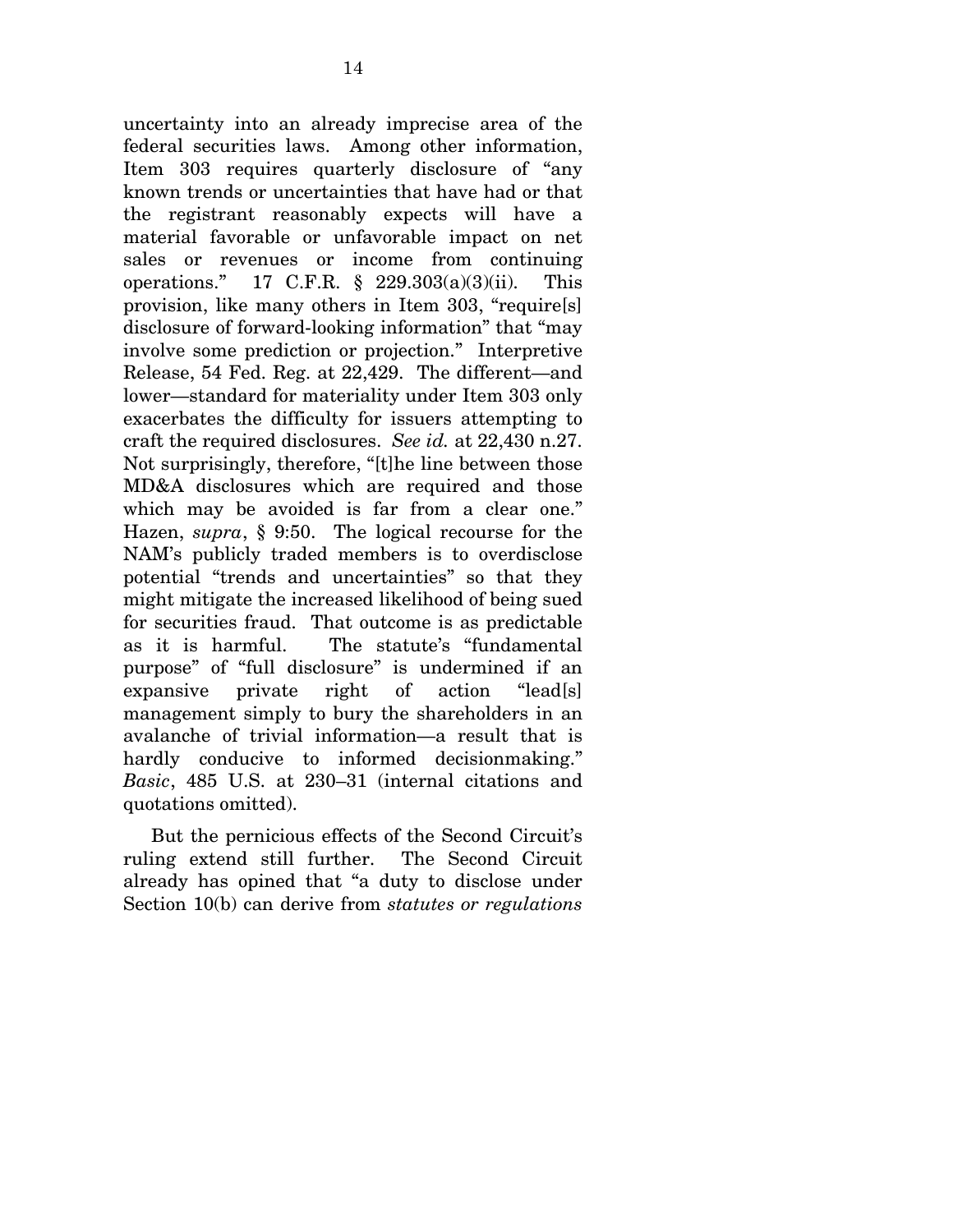that obligate a party to speak." *Stratte-McClure*, 776 F.3d at 102 (emphasis added). Because there is no limiting principle to the court's logic, the Second Circuit's ruling inevitably will encompass a host of other SEC regulations setting forth specific disclosure requirements for public companies, each of which now has the potential to give rise to a further expansion of the private right of action under Rule 10b–5. Item 303 itself is but one of 13 discrete subparts of Regulation S–K, which collectively list 105 separately captioned disclosure items. *See* 17 C.F.R. § 229.10 *et seq.* In turn, most of these 105 items have numerous subsections. Thus, the Second Circuit's holding threatens to open the floodgates of vexatious Rule 10b–5 litigation against the NAM's publicly traded members and other publicly traded companies. That prospect will not only frustrate the SEC's stated policy of "enabling investors and other users to assess . . . the registrant's prospects for the future," Interpretive Release, 54 Fed. Reg. at 22,428, but also undermine the PSLRA's purpose of reducing abusive private actions for securities fraud. *See Dabit*, 547 U.S. at 81–82.

 None of this is to say that violations of Item 303 must go without redress. Far from it. "The SEC vigorously enforces the MD&A disclosure requirements." Hazen, *supra*, § 9:50. Indeed, the SEC brings enforcement actions for violations of Item 303 that involve no claim for fraud under Rule 10b–5 or other anti-fraud provisions. *See, e.g., In the Matter of Bank of Am. Corp.*, Release No. 72888 (Aug. 21, 2014) (settling claims under Section 13(a) of the Securities Exchange Act and Rules 12b–20 and 13a–13); *In the Matter of Caterpillar Inc.*, 50 S.E.C. 903 (Mar. 31, 1992) (settling claims under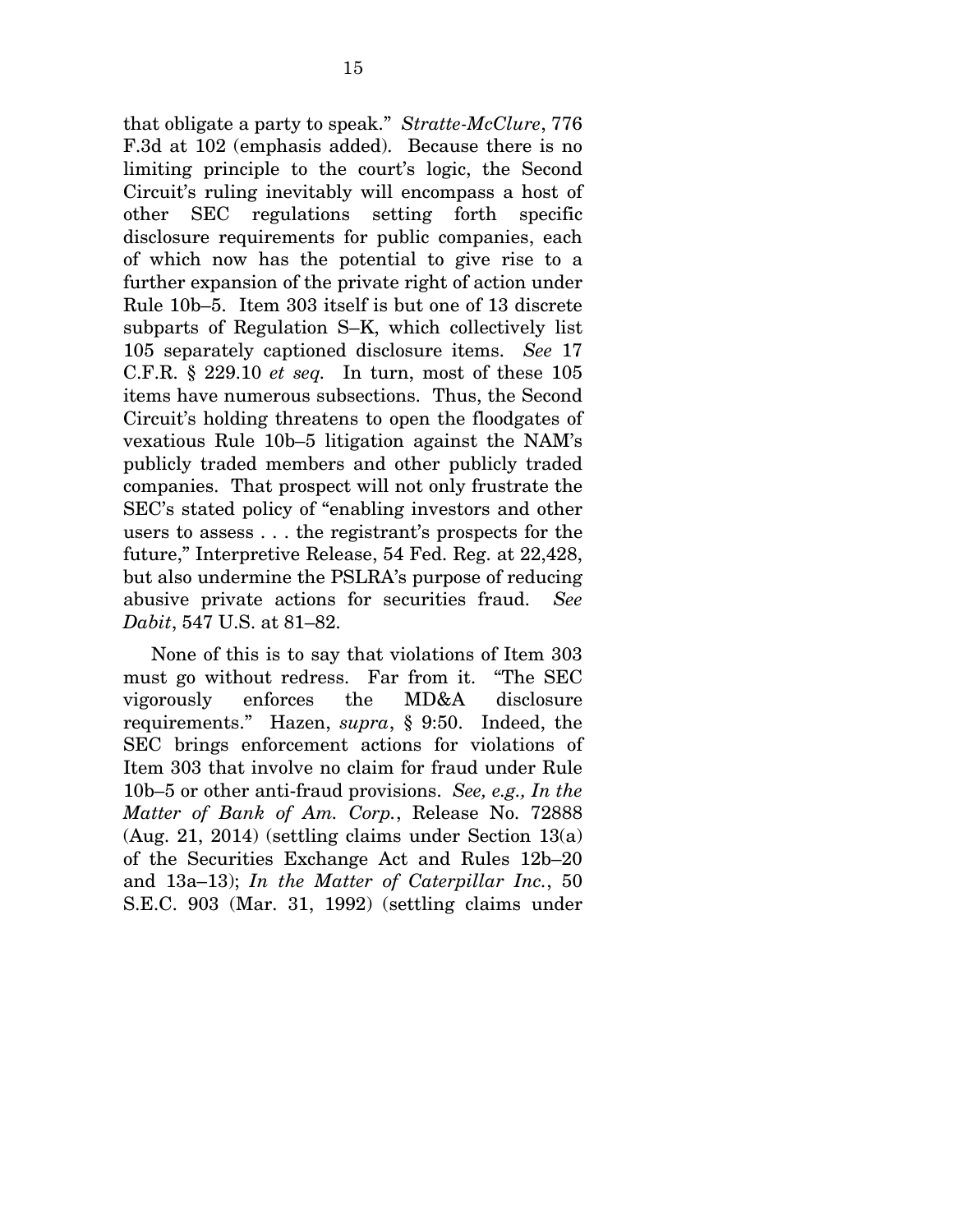Section 13(a) of the Securities Exchange Act and Rules 13a–1 and 13a–13). These actions confirm that "[t]he enforcement power is not toothless." *Stoneridge*, 552 U.S. at 166.

 Private plaintiffs have remedies as well. In the context of registration statements, they may pursue claims under Section 11. *See, e.g., Panther Partners*, 681 F.3d at 120; *Litwin*, 634 F.3d at 716. Moreover, as both the Ninth and Third Circuits have observed, a private plaintiff can assert a claim under Rule 10b–5 based on disclosures required by Item 303 *if* the duty to disclose is "separately shown according to the principles set forth by the Supreme Court in *Basic* and *Matrixx*." *NVIDIA*, 768 F.3d at 1056; *Oran*, 226 F.3d at 288 (noting that a cause of action exists under Rule 10b–5 if "a duty to disclose" is "separately shown"). Indeed, as the Second Circuit recognized, this Court has articulated a specific standard by which "the materiality of an allegedly required forward-looking disclosure is determined" under Rule 10b–5. *Stratte-McClure*, 776 F.3d at 102–03 (citing *Basic*, 485 U.S. at 238). Such forward-looking disclosures remain actionable under Rule 10b–5 so long as the elements are present and the PSLRA's statutory safe harbor does not apply. *See* 15 U.S.C. § 78u–5. An expansion of the private right of action by reading this fundamental requirement out of Rule 10b–5 is therefore unnecessary. On the contrary, it is an invitation to precisely the sort of vexatious litigation that Congress and this Court have sought to curtail.